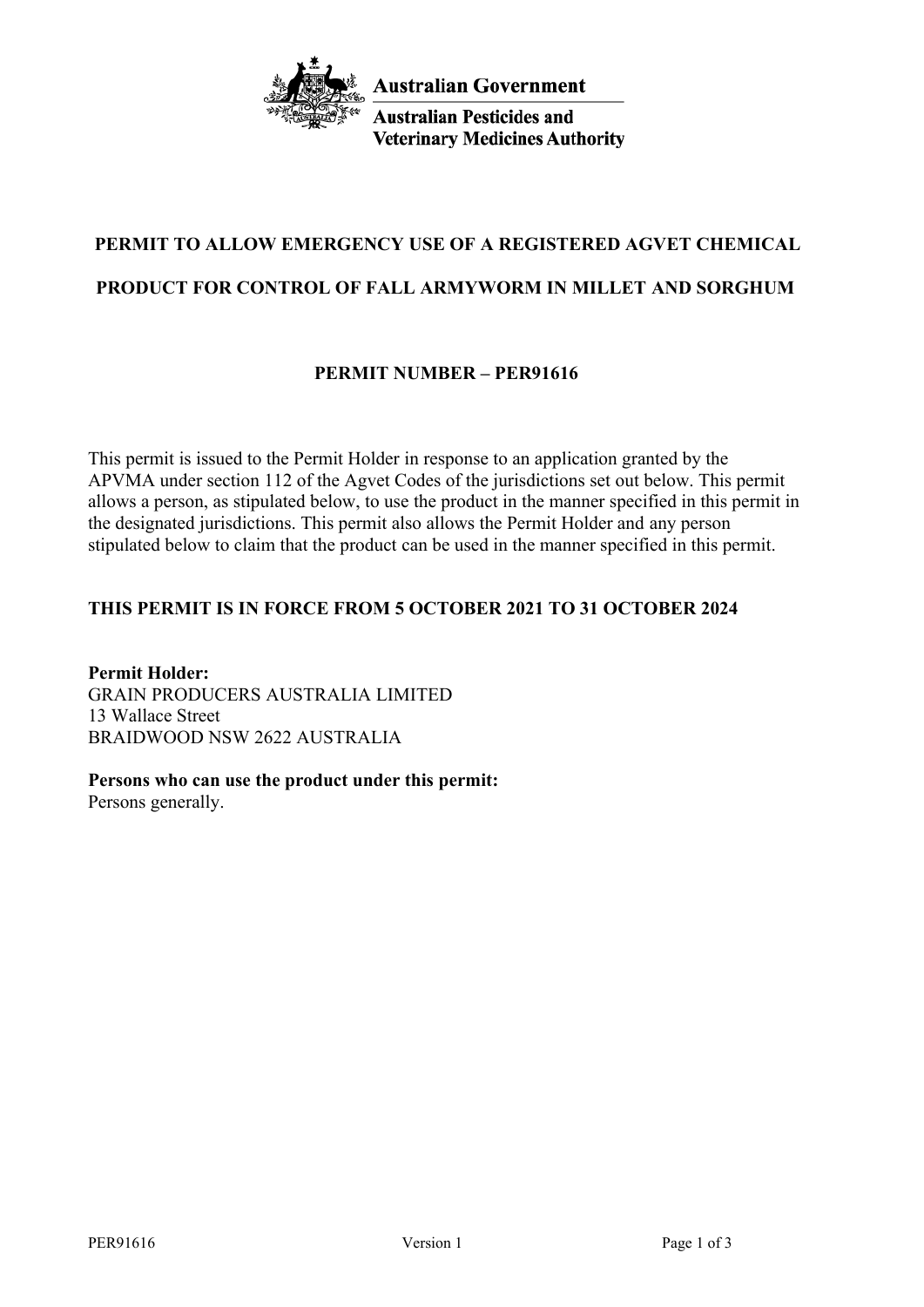# **CONDITIONS OF USE**

# **Products to be used:**

VANTACOR INSECTICIDE (APVMA No. 89966)

Containing: 600 g/L CHLORANTRANILIPROLE as the only active constituent.

# **RESTRAINT:**

DO NOT apply if heavy dew is present on crops, or if rainfall is expected within 2 hours of application.

### **Directions for Use:**

| Crop              | <b>Pest</b>                              | Rate        |
|-------------------|------------------------------------------|-------------|
| Millet<br>Sorghum | Fall armyworm<br>(Spodopetra frugiperda) | 55-90 mL/ha |

## **Critical Use Comments:**

- Apply at the first signs of infestation.
- Use the higher rate under persistent insect pressure.
- Apply by boom spray with ground or aerial application.
- Use a non-ionic surfactant at the rate of 125 g a.i./100L.
- Use a minimum spray volume of 30 L/ha for aerial application or a spray volume sufficient to ensure thorough coverage of the crop for ground application.
- DO NOT apply more than 2 applications per crop.
- DO NOT apply less than 7 days after the initial treatment.
- Use in accordance with Crop Life Insecticide Resistance Management Strategy Guidelines.

### **Withholding Period:**

Harvest: Do not harvest for 14 days after application. Grazing: Do not graze or cut for stock food for 14 days after application.

### **SPRAY DRIFT RESTRAINTS**

Specific definitions for terms used in this section of the permit can be found at apvma.gov.au/spraydrift

DO NOT allow bystanders to come into contact with the spray cloud.

DO NOT apply in a manner that may cause an unacceptable impact to native vegetation, agricultural crops, landscaped gardens and aquaculture production, or cause contamination of plant or livestock commodities, outside the application site from spray drift. The advisory buffer zones in the relevant buffer zone table/s below provide guidance but may not be sufficient in all situations. Wherever possible, correctly use application equipment designed to reduce spray drift and apply when the wind direction is away from these sensitive areas. DO NOT apply unless the wind speed is between 3 and 20 kilometres per hour at the application site during the time of application.

DO NOT apply if there are surface temperature inversion conditions present at the application site during the time of application. These conditions exist most evenings one to two hours before sunset and persist until one to two hours after sunrise.

DO NOT apply by a boom sprayer unless the following requirements are met:

- spray droplets not smaller than a MEDIUM spray droplet size category
- minimum distances between the application site and downwind sensitive areas (see 'Mandatory buffer zones' section of the following table titled 'Buffer zones for boom sprayers') are observed.